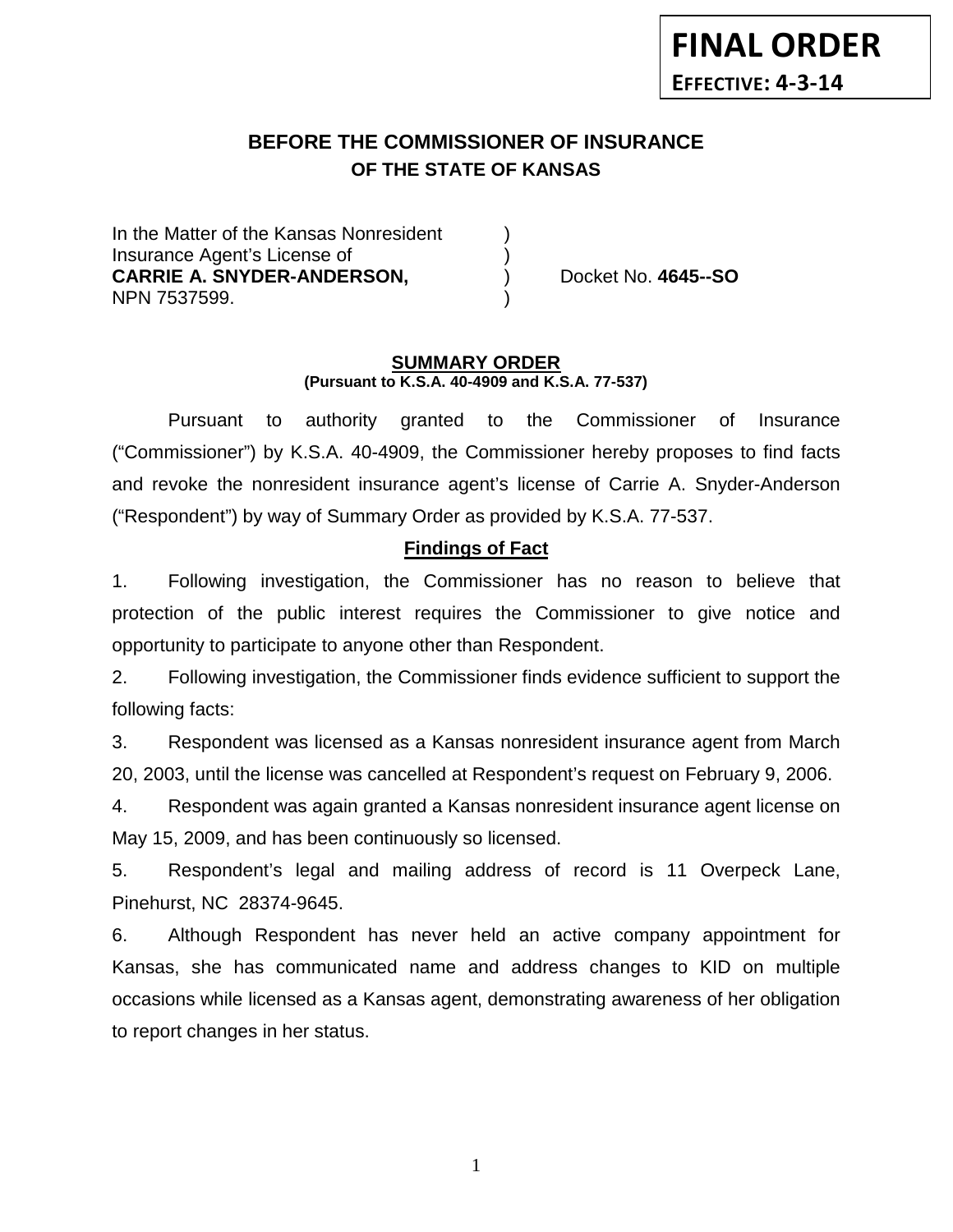7. On December 14, 2012, Respondent posted notice of criminal charges pending against her to the National Insurance Producer Registry ("NIPR") attachment warehouse, and KID received notice of the charges through NIPR.

8. The posted summons reflects that Respondent was charged in Maricopa County, Arizona, Superior Court case number CR2012-009530 with Theft, a class 3 felony (i.e., theft of property or services with a value of four thousand dollars or more but less than twenty-five thousand dollars), and her statement asserts that the charge resulted from "an accounting error regarding Social Security disability income" she handled for her mother during 2010 and 2011.

9. As of February 21, 2014, Respondent had provided no further information regarding the case through the NIPR attachment warehouse.

10. Maricopa County Superior Court records reflect that on July 26, 2013, pursuant to a plea agreement, Respondent entered a plea of guilty to a reduced charge, theft of property or services with a value of one thousand dollars or more but less than two thousand dollars, a class 6 designated felony.

11. Maricopa County Superior Court records reflect that on August 13, 2013, the Court suspended imposition or execution of the sentence and placed Respondent on reporting probation for three years beginning August 30, 2013.

12. In addition to other conditions of probation, Respondent will be required to serve 60 days in jail, complete 100 hours of community restitution, and pay restitution of \$19,453.63.

13. Respondent did not report the conviction to KID within 30 days and has not reported it to date.

14. According to the NAIC producer licensing database, Respondent's California insurance producer license was revoked for criminal history effective December 6, 2013, and her Kentucky producer license was revoked for failure to respond on March 4, 2013.

15. Respondent did not report either action to KID within 30 days as required by K.A.R. §40-7-9(a) and has not reported either to date.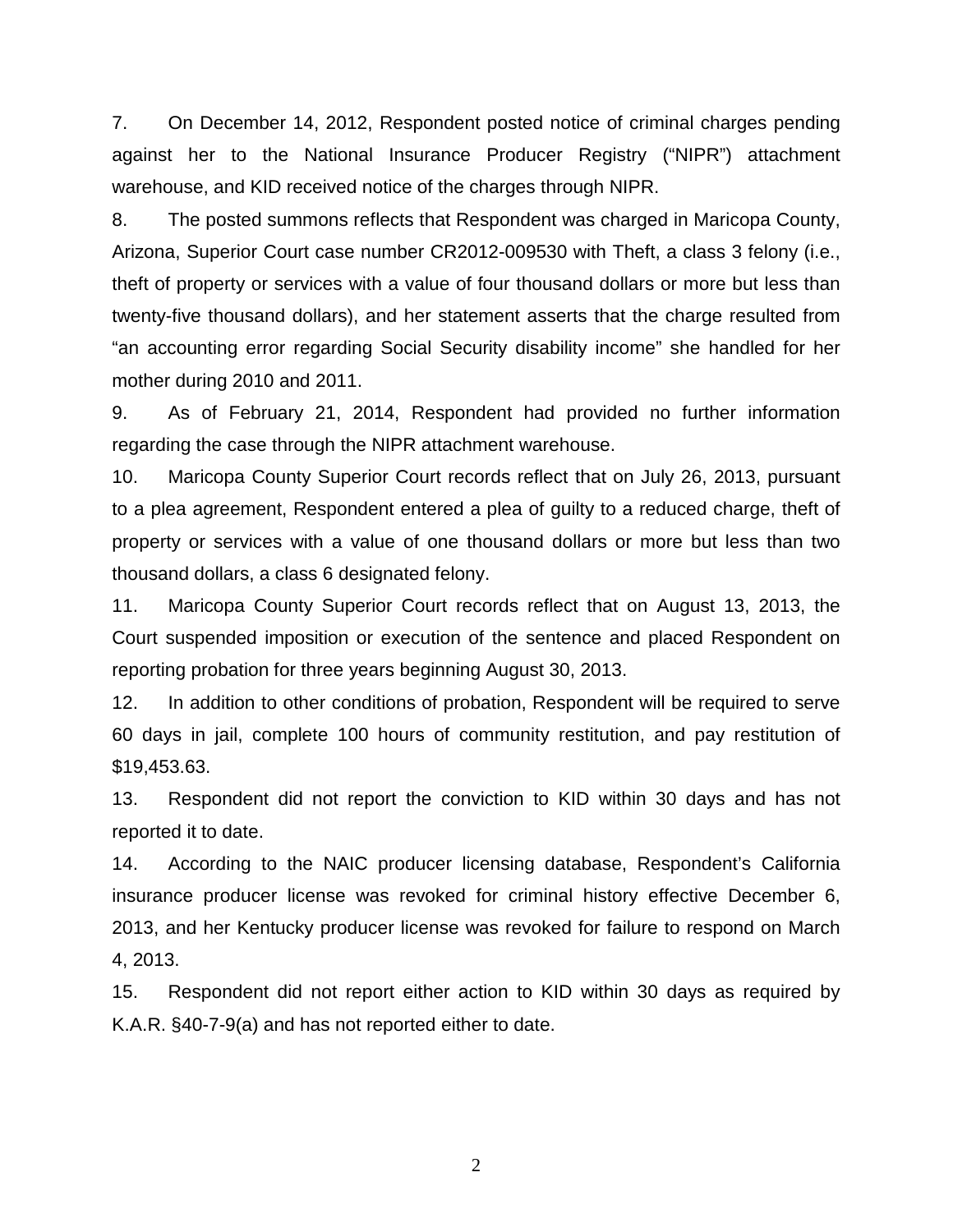16. By letter of February 26, 2014, addressed to Respondent at her mailing addresses of record, counsel for KID invited Respondent to reply in writing by March 12, 2014, if she disputed the foregoing facts.

17. To date, Respondent has not replied, and the letter has not been returned; thus, the facts are deemed undisputed.

### **Applicable Law**

18. K.S.A. 40-4909(a) provides, in relevant part:

"The commissioner may deny, suspend, revoke or refuse renewal of any license issued under this act if the commissioner finds that the applicant or license holder has:

(2) Violated: (A) Any provision of chapter 40 of the Kansas Statutes Annotated, and amendments thereto, or any rule and regulation promulgated thereunder; . . .

(6) Been convicted of a misdemeanor or felony. . .

(8) Used any fraudulent, coercive, or dishonest practice, or demonstrated any incompetence, untrustworthiness or financial irresponsibility in the conduct of business in this state or elsewhere.

(9) Had an insurance agent license, or its equivalent, denied, suspended or revoked in any other state, district or territory" K.S.A. 2013 Supp. 40- 4909(a)."

19. "[O]nce the statutory procedure has been complied with and the plea of guilty or nolo contendere has been accepted and a finding of guilty entered thereon, the defendant stands convicted of the offense unless the court thereafter sets aside the finding of guilty and permits the defendant to withdraw his plea of guilty or nolo contendere." *State v. Holmes*, 222 Kan. 212, 214, 563 P.2d 480 (1977).

20. K.A.R. §40-7-9(a) requires a licensee to report to the Commissioner within 30 days any disciplinary action by the insurance regulatory authority of another state against the licensee's insurance producer license.

21. K.A.R. §40-7-9(d) requires a licensee to report a criminal conviction to the Commissioner within 30 days.

22. In addition, the Commissioner may revoke any license issued under the Insurance Agents Licensing Act if the Commissioner finds that the interests of the insurer or the insurable interests of the public are not properly served under such license. K.S.A. 2013 Supp. 40-4909(b).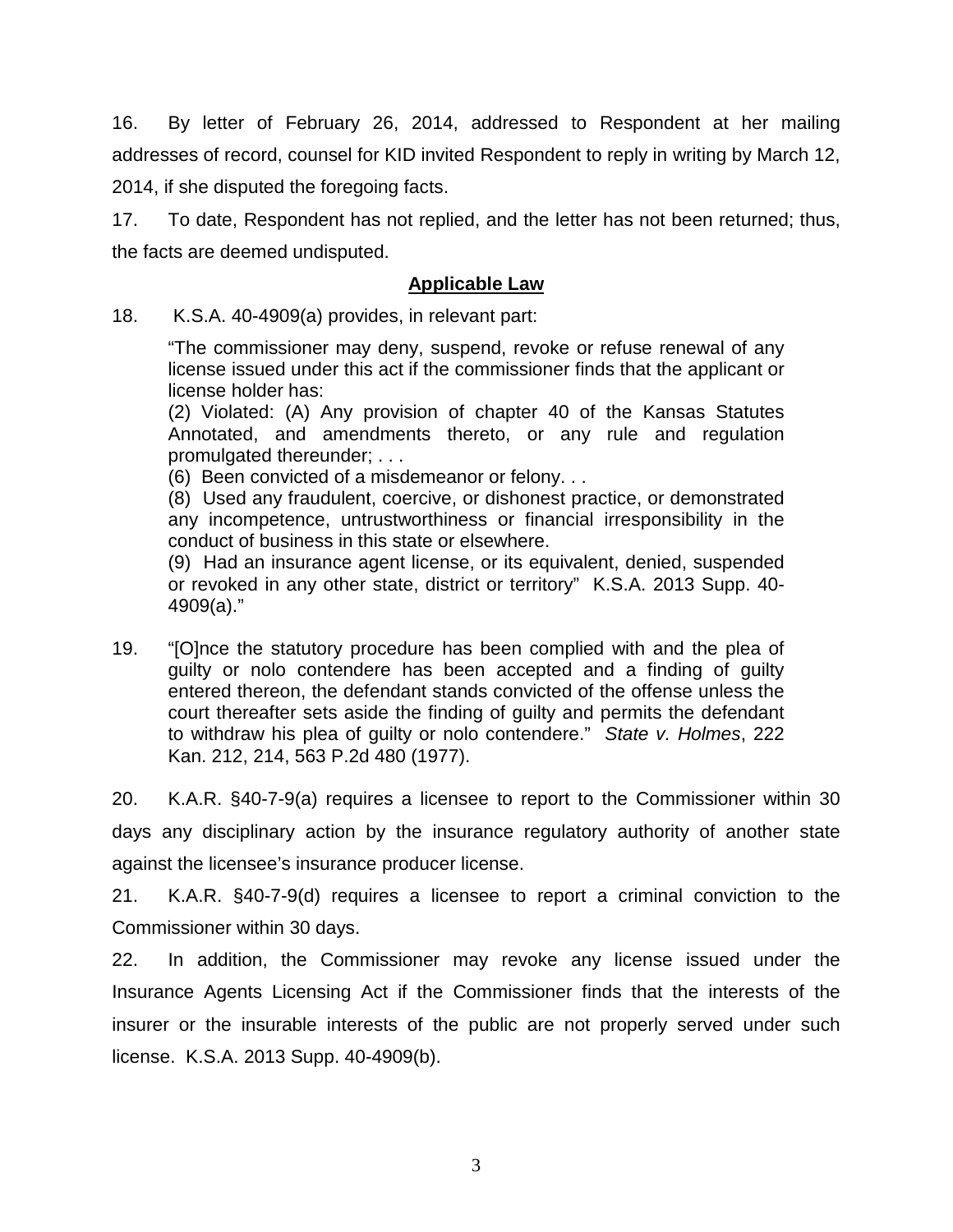23. "Any action taken under this section which affects any license or imposes any administrative penalty shall be taken only after notice and an opportunity for hearing conducted in accordance with the provisions of the Kansas administrative procedures act." K.S.A. 2013 Supp. 40-4909(c).

24. "Whenever the commissioner imposes any administrative penalty or denies, suspends, revokes or refuses renewal of any license pursuant to subsection (a), any costs incurred as a result of conducting an administrative hearing authorized under the provisions of this section shall be assessed against the person who is the subject of the hearing or any business entity represented by such person who is the party to the matters giving rise to the hearing." K.S.A. 2013 Supp. 40-4909(f).

### **Conclusions of Law**

25. The Commissioner has jurisdiction over Respondent as well as the subject matter of this proceeding, and such proceeding is held in the public interest.

26. The Commissioner finds that a deferred adjudication, including suspended imposition or execution of sentence, following a guilty plea is a conviction unless and until the finding of guilt is set aside.

27. The Commissioner finds that Respondent's license may be revoked pursuant to K.S.A. 2013 Supp. 40-4909(a)(6) because Respondent has been convicted of a felony.

28. Moreover, the Commissioner finds that conviction of theft involving misappropriation of funds held or managed for the benefit of another is particularly relevant and material to Respondent's fitness to hold a license.

29. The Commissioner finds that the conduct giving rise to the conviction constitutes a fraudulent, coercive, or dishonest practice; thus, Respondent's license may also be revoked pursuant to K.S.A. 40-4909(a)(8).

30. The Commissioner further finds that Respondent's license may be revoked pursuant to K.S.A. 40-4909(a)(2)(A) because Respondent has violated K.A.R.§40-7- 9(d) by failing to report the conviction to the Commissioner within 30 days.

31. The Commissioner also finds that Respondent's license may be revoked pursuant to K.S.A. 40-4909(a)(9) because Respondent's insurance producer licenses have been revoked by the insurance regulatory authorities in California and Kentucky.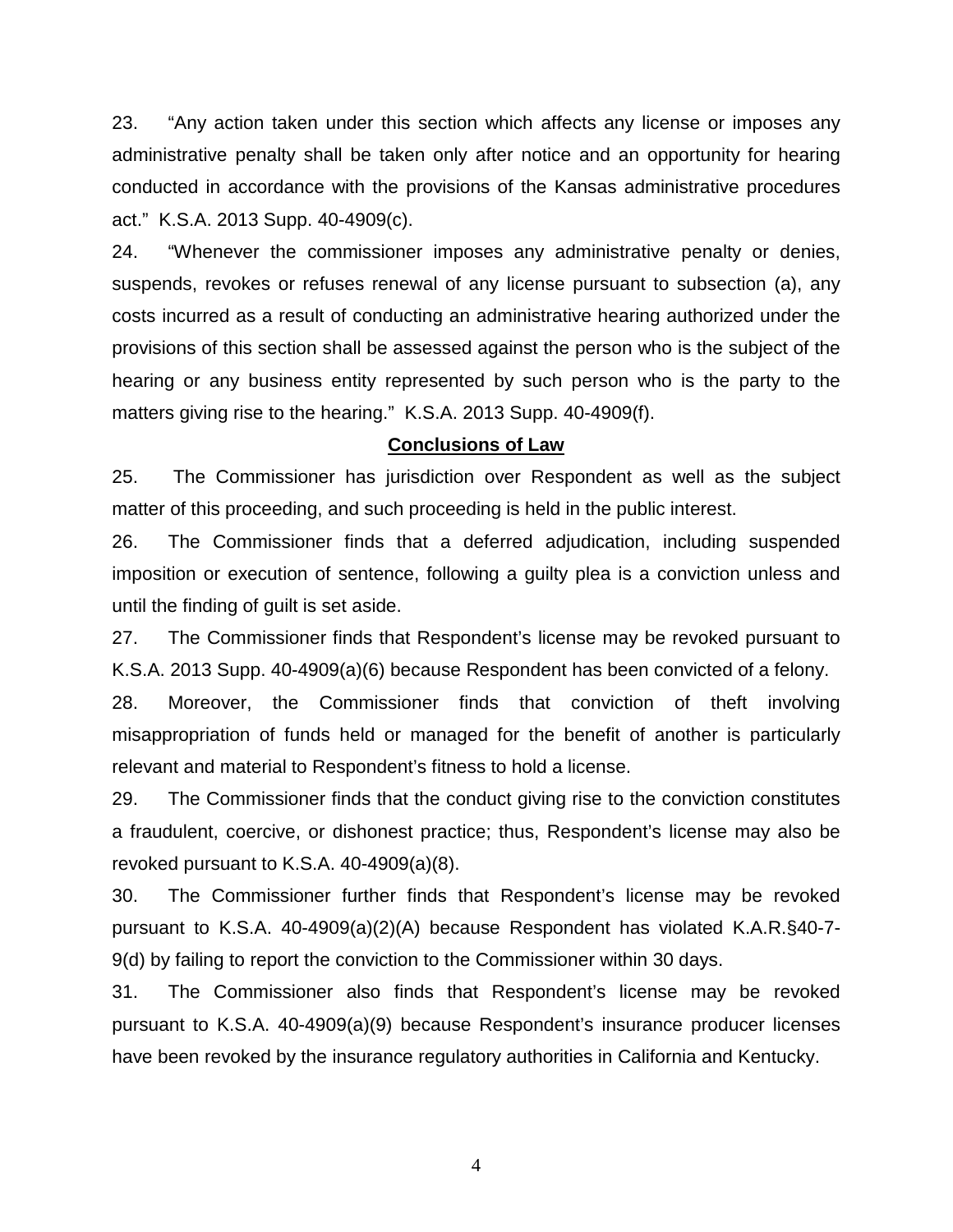32. The Commissioner finds that Respondent's license may also be revoked pursuant to K.S.A. 40-4909(a)(2)(A) because Respondent has failed to report revocations of her California and Kentucky insurance producer licenses.

33. The Commissioner thus finds that sufficient grounds exist for the revocation of Respondent's insurance agent license pursuant to K.S.A. 2012 Supp. 40-4909(a).

34. Finally, the Commissioner finds that Respondent's license may be revoked pursuant to K.S.A. 2012 Supp. 40-4909(b) because Respondent's license is not serving the interests of insurers or the insurable interests of the public.

35. Based on the facts and circumstances set forth herein, it appears that the use of summary proceedings in this matter is appropriate, in accordance with the provisions set forth in K.S.A. 77-537(a), in that the use of summary proceedings does not violate any provision of the law, the protection of the public interest does not require the KID to give notice and opportunity to participate to persons other than Respondent, and after investigation, KID believes in good faith that the allegations will be supported to the applicable standard of proof.

#### **Policy to be Served**

Before issuing an insurance agent license, the Commissioner must determine that the applicant is qualified and has not committed any act that would be grounds for denial, suspension, or revocation. K.S.A. 40-4905(b). Further, the Commissioner may revoke any license issued under the Insurance Agents Licensing Act if the Commissioner finds that the interests of the insurer or the insurable interests of the public are not properly served under the license. The following action is appropriate to promote the security and integrity of the insurance business and protect insurance consumers by licensing, or continuing to license, persons or entities to sell, solicit, or negotiate insurance in the State of Kansas only if their conduct indicates they are both qualified and trustworthy.

**THE COMMISSIONER OF INSURANCE THEREFORE ORDERS** that the Kansas nonresident insurance agent's license of **CARRIE A. SNYDER-ANDERSON** is hereby **REVOKED** and **CARRIE A. SNYDER-ANDERSON** shall **CEASE and DESIST** from the sale, solicitation, or negotiation of insurance, doing any act toward the sale, solicitation, or negotiation of insurance, and/or receiving compensation deriving from the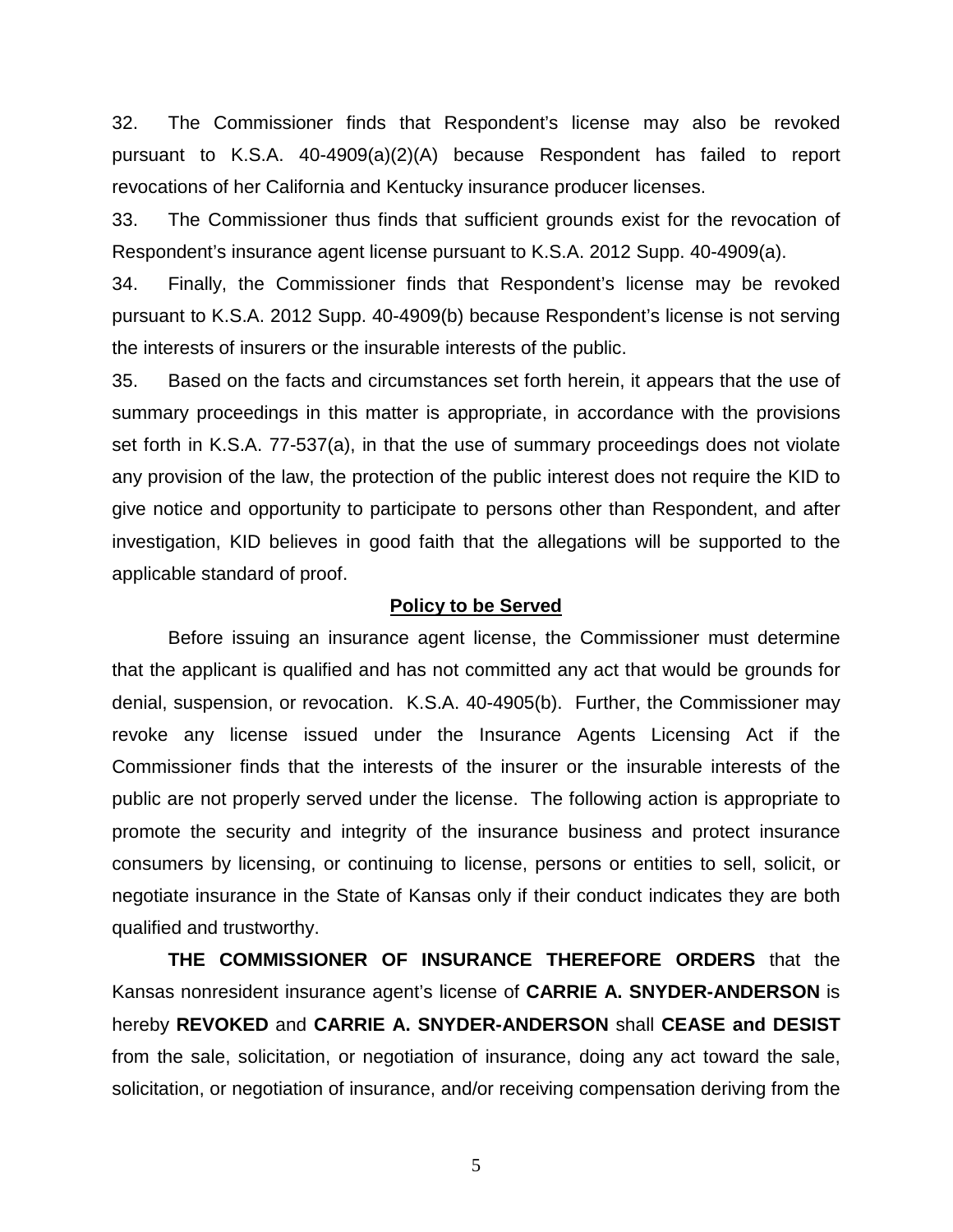sale, solicitation, or negotiation of insurance in Kansas or on Kansas risks through business conducted on and after the effective date of this order.

**It is further ordered**, pursuant to KSA 77-415(b)(2)(A), that this order is designated by KID as precedent.

## **IT IS SO ORDERED THIS \_\_13th\_\_ DAY OF MARCH 2014, IN THE CITY OF TOPEKA, COUNTY OF SHAWNEE, STATE OF KANSAS.**



\_/s/ Sandy Praeger\_\_\_\_\_\_\_\_\_\_\_\_\_\_\_\_ Sandy Praeger Commissioner of Insurance

BY:

/s/ John Wine John Wine General Counsel